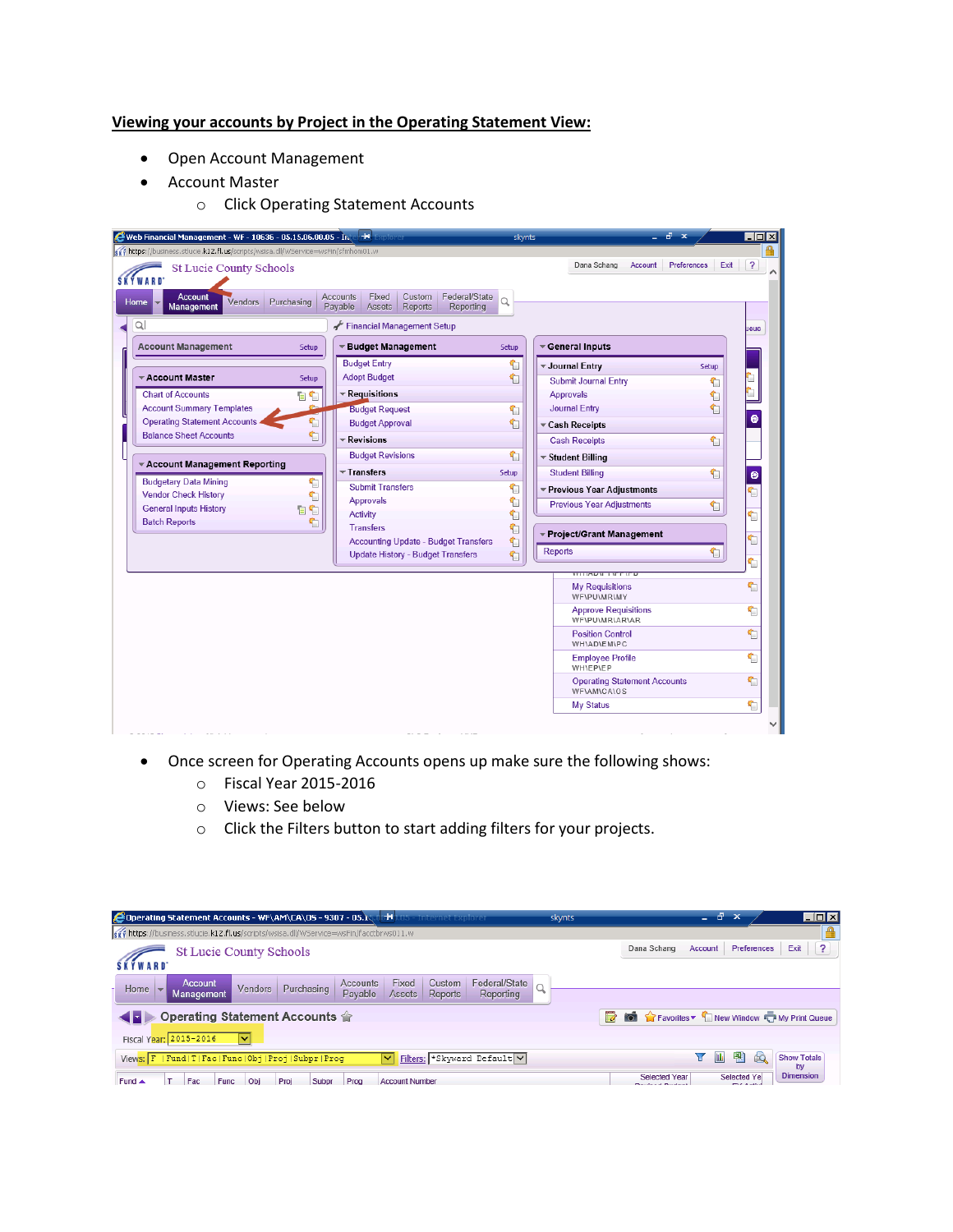- Filters:
	- o Use the below formatting to set up your filter for each project you would like to view
		- **Most schools view their 10100, Title I accounts the most, so those are easily** accessible.
		- Remember FAC = SCHOOL NUMBER
		- Remember Project Project Code (10100, 46416..etc)
		- **Select .01 for your low value so the zero budget items do not show up and clog** your screen.

CLICK SAVE AND APPLY FILTER

## *\*\*Once your filters are set up you will never have to add them again.*

|                 |                                                                                                          | Modify Filter - 05.15.06.00.05 - Internet Explorer |              |                                                                                                                        |                                                  |                                                             |                       | $\blacksquare$ $\blacksquare$ $\times$ |
|-----------------|----------------------------------------------------------------------------------------------------------|----------------------------------------------------|--------------|------------------------------------------------------------------------------------------------------------------------|--------------------------------------------------|-------------------------------------------------------------|-----------------------|----------------------------------------|
|                 | https://business.stlucie.k12.fl.us/scripts/wsisa.dll/WS<br><b>Modify Filter</b>                          |                                                    |              | opup=true<br>Filter Name- Unique Name<br>for each Filter you set up.<br>Example shows:                                 |                                                  |                                                             | io.<br>€              | $\overline{?}$<br>÷                    |
|                 | <b>Filter Information</b>                                                                                |                                                    |              | School # - Project                                                                                                     |                                                  |                                                             |                       | Save and<br><b>Apply Filter</b>        |
|                 | Browse View: F  Fund T Fac Func Obj Proj Subpr Prog                                                      |                                                    |              |                                                                                                                        |                                                  |                                                             |                       | Reset                                  |
| Filter Details: | * Filter Name: 0231-10100                                                                                |                                                    |              |                                                                                                                        | $\mathbf{x}$                                     |                                                             |                       | <b>Back</b>                            |
|                 |                                                                                                          |                                                    |              | $\Box$ This is a temporary filter. When checked, this filter is deleted the next time you log into Skyward on the web. |                                                  |                                                             |                       |                                        |
|                 | <b>Browse Options</b><br>Number of Locked Columns:<br>$\overline{0}$<br>$\Box$ Display Totals Count Only |                                                    |              |                                                                                                                        |                                                  | Highlighted below shows the<br>according to your school and | items you will change |                                        |
| Move            | <b>Column Display Options and Filters</b><br>Label                                                       | <b>Display</b>                                     | Width        | <b>Low Value</b>                                                                                                       | <b>High Value</b>                                |                                                             | project               |                                        |
|                 | Fund                                                                                                     | $\checkmark$                                       | 100%         |                                                                                                                        | 7777777777777777777777777                        |                                                             |                       |                                        |
| ⊕               | т                                                                                                        | ☑                                                  | 100%         |                                                                                                                        | 7777777777777777777777                           |                                                             |                       |                                        |
| ⊕               |                                                                                                          |                                                    |              |                                                                                                                        |                                                  |                                                             |                       |                                        |
|                 | Fac                                                                                                      | $\overline{\mathbf{v}}$                            | 100%         | 0231                                                                                                                   | 0231                                             |                                                             | Reset                 |                                        |
| ⊕               | <b>Func</b>                                                                                              | $\overline{\mathbf{v}}$                            | 100%         |                                                                                                                        | 77777777777777777777777777                       |                                                             |                       |                                        |
| ⊕               | Obj                                                                                                      | ⊽                                                  | 100%         |                                                                                                                        | 77777777777777777777777777                       |                                                             |                       |                                        |
| ⊕               | Proj                                                                                                     | $\blacktriangledown$                               | 100%         | 10100                                                                                                                  | 10100                                            |                                                             | Reset                 |                                        |
|                 | Subpr                                                                                                    | $\blacktriangledown$                               | 100%         |                                                                                                                        | 7777777777777777777777777                        |                                                             |                       |                                        |
| ⊕               | Prog                                                                                                     | $\blacktriangledown$                               | 100%         |                                                                                                                        | 7777777777777777777777777                        |                                                             |                       |                                        |
| ⊕               | <b>Account Number</b>                                                                                    |                                                    | 100%         |                                                                                                                        | 222222222222222222222                            |                                                             | Reset                 |                                        |
| ⊕               | Selected Year Revised Budget                                                                             | ☑                                                  | 100%         | 0.01                                                                                                                   | 9,999,999,999.99                                 |                                                             | Reset                 |                                        |
| ⊕               | Selected Year FY Activity                                                                                | $\blacktriangledown$                               | 100%         | -9,999,999,999.99                                                                                                      | 9,999,999,999.99                                 |                                                             |                       |                                        |
| ⊕               | Selected Year Encumbered                                                                                 | $\blacktriangledown$                               | 100%         | -9,999,999,999.99                                                                                                      | 9,999,999,999.99                                 |                                                             |                       |                                        |
| ⊕               | Selected Year Available Funds                                                                            | $\blacktriangledown$                               | 100%         | -9,999,999,999.99                                                                                                      | 9,999,999,999,99                                 |                                                             |                       |                                        |
| ⊕<br>⊕          | Type<br><sub>S</sub>                                                                                     | ✓<br>$\overline{\mathbf{v}}$                       | 100%<br>100% |                                                                                                                        | 77777777777777777777777<br>777777777777777777777 |                                                             |                       |                                        |